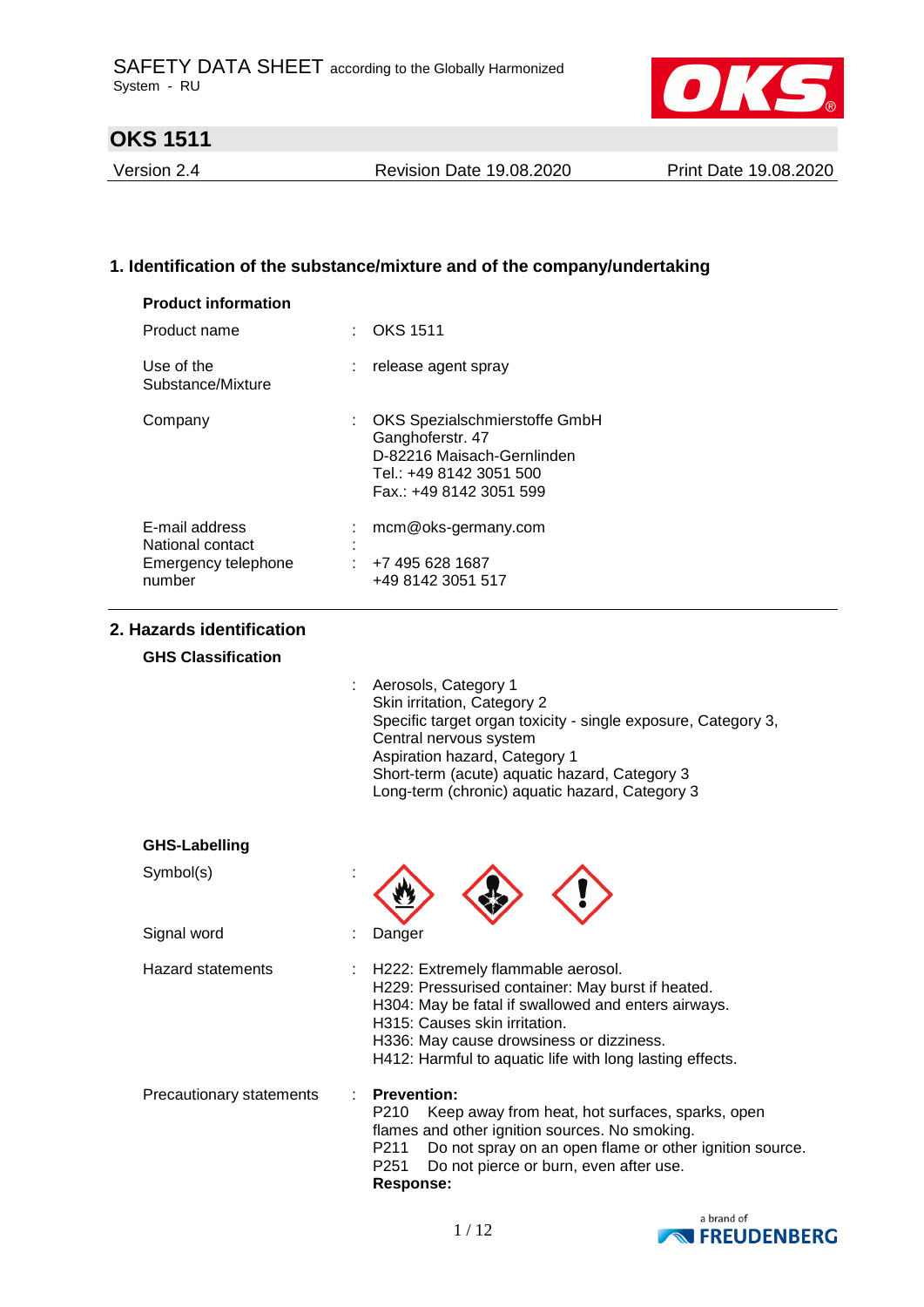

Version 2.4 Revision Date 19.08.2020 Print Date 19.08.2020

P301 + P310 IF SWALLOWED: Immediately call a POISON CENTER/ doctor. P331 Do NOT induce vomiting. **Storage:**  P410 + P412 Protect from sunlight. Do not expose to temperatures exceeding 50 °C/ 122 °F.

### **3. Composition/information on ingredients**

Chemical nature : Active agent with propellant and solvent. Esters

### **Hazardous components**

| Chemical name                              | CAS-No.    | Concentration <sup>[%]</sup> |
|--------------------------------------------|------------|------------------------------|
| <b>Butane</b>                              | 106-97-8   | $50 - 70$                    |
| propane                                    | 74-98-6    | $10 - 20$                    |
| Naphtha (petroleum),<br>hydrotreated light | 64742-49-0 | $10 - 20$                    |
| Naphtha (petroleum),<br>hydrotreated light | 64742-49-0 | $2,5 - 10$                   |
| <b>Isobutane</b>                           | 75-28-5    | $1 - 10$                     |

### **4. First aid measures**

| If inhaled              | Call a physician or poison control centre immediately.<br>Remove person to fresh air. If signs/symptoms continue, get<br>medical attention.<br>Keep patient warm and at rest.<br>If unconscious, place in recovery position and seek medical<br>advice.<br>Keep respiratory tract clear.<br>If breathing is irregular or stopped, administer artificial<br>respiration. |
|-------------------------|-------------------------------------------------------------------------------------------------------------------------------------------------------------------------------------------------------------------------------------------------------------------------------------------------------------------------------------------------------------------------|
| In case of skin contact | Take off all contaminated clothing immediately.<br>Wash off immediately with soap and plenty of water.<br>Get medical attention immediately if irritation develops and<br>persists.<br>Wash clothing before reuse.<br>Thoroughly clean shoes before reuse.                                                                                                              |
| In case of eye contact  | Rinse immediately with plenty of water, also under the eyelids,<br>for at least 10 minutes.<br>If eye irritation persists, consult a specialist.                                                                                                                                                                                                                        |
| If swallowed            | Move the victim to fresh air.                                                                                                                                                                                                                                                                                                                                           |

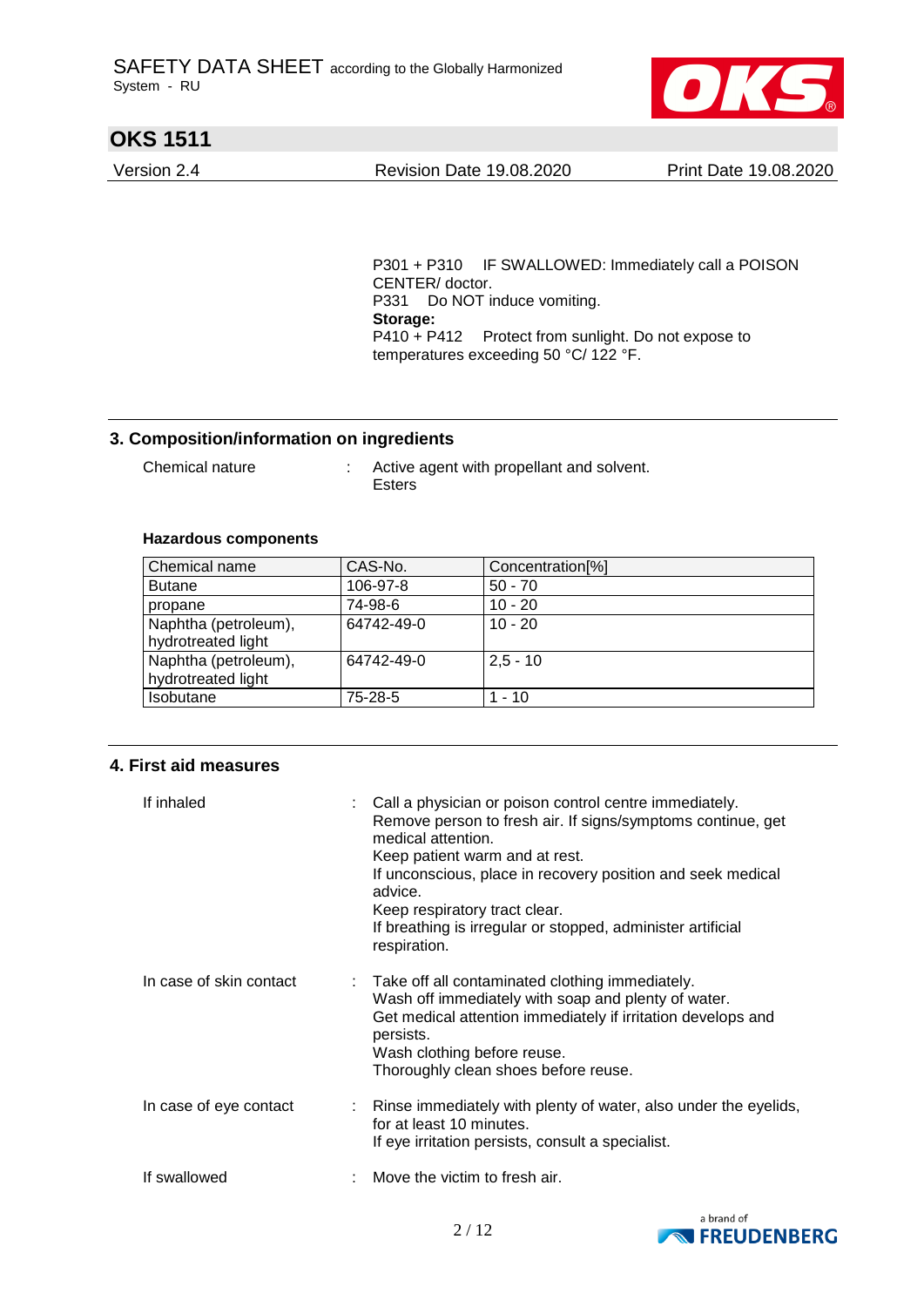

| <b>OKS 1511</b>    |   |                                                                                                                                                                                                                               |                       |
|--------------------|---|-------------------------------------------------------------------------------------------------------------------------------------------------------------------------------------------------------------------------------|-----------------------|
| Version 2.4        |   | <b>Revision Date 19.08.2020</b>                                                                                                                                                                                               | Print Date 19.08.2020 |
|                    |   | If accidentally swallowed obtain immediate medical attention.<br>Keep respiratory tract clear.<br>Do NOT induce vomiting.<br>Rinse mouth with water.<br>Aspiration hazard if swallowed - can enter lungs and cause<br>damage. |                       |
| Notes to physician |   |                                                                                                                                                                                                                               |                       |
| Symptoms           | t | Inhalation may provoke the following symptoms:<br>Unconsciousness<br><b>Dizziness</b><br><b>Drowsiness</b><br>Headache<br>Nausea<br><b>Tiredness</b><br>Skin contact may provoke the following symptoms:<br>Erythema          |                       |
|                    |   | Aspiration may cause pulmonary oedema and pneumonitis.                                                                                                                                                                        |                       |
| <b>Risks</b>       | t | Central nervous system depression<br>Risk of product entering the lungs on vomiting after ingestion.<br>Health injuries may be delayed.<br>Causes skin irritation.                                                            |                       |
| Treatment          |   | Treat symptomatically.                                                                                                                                                                                                        |                       |

## **5. Firefighting measures**

| Suitable extinguishing<br>media                  |                           | ABC powder                                                                                                                                                                                                         |
|--------------------------------------------------|---------------------------|--------------------------------------------------------------------------------------------------------------------------------------------------------------------------------------------------------------------|
| Unsuitable extinguishing<br>media                |                           | High volume water jet                                                                                                                                                                                              |
| Specific hazards during<br>firefighting          | $\mathbb{Z}^{\mathbb{Z}}$ | Fire may cause evolution of:<br>Carbon oxides                                                                                                                                                                      |
|                                                  | ÷                         | Fire Hazard<br>Do not let product enter drains.<br>Contains gas under pressure; may explode if heated.<br>Beware of vapours accumulating to form explosive<br>concentrations. Vapours can accumulate in low areas. |
| Special protective<br>equipment for firefighters |                           | : In the event of fire, wear self-contained breathing apparatus.<br>Use personal protective equipment.<br>Exposure to decomposition products may be a hazard to<br>health.                                         |
| Further information                              |                           | Standard procedure for chemical fires.                                                                                                                                                                             |

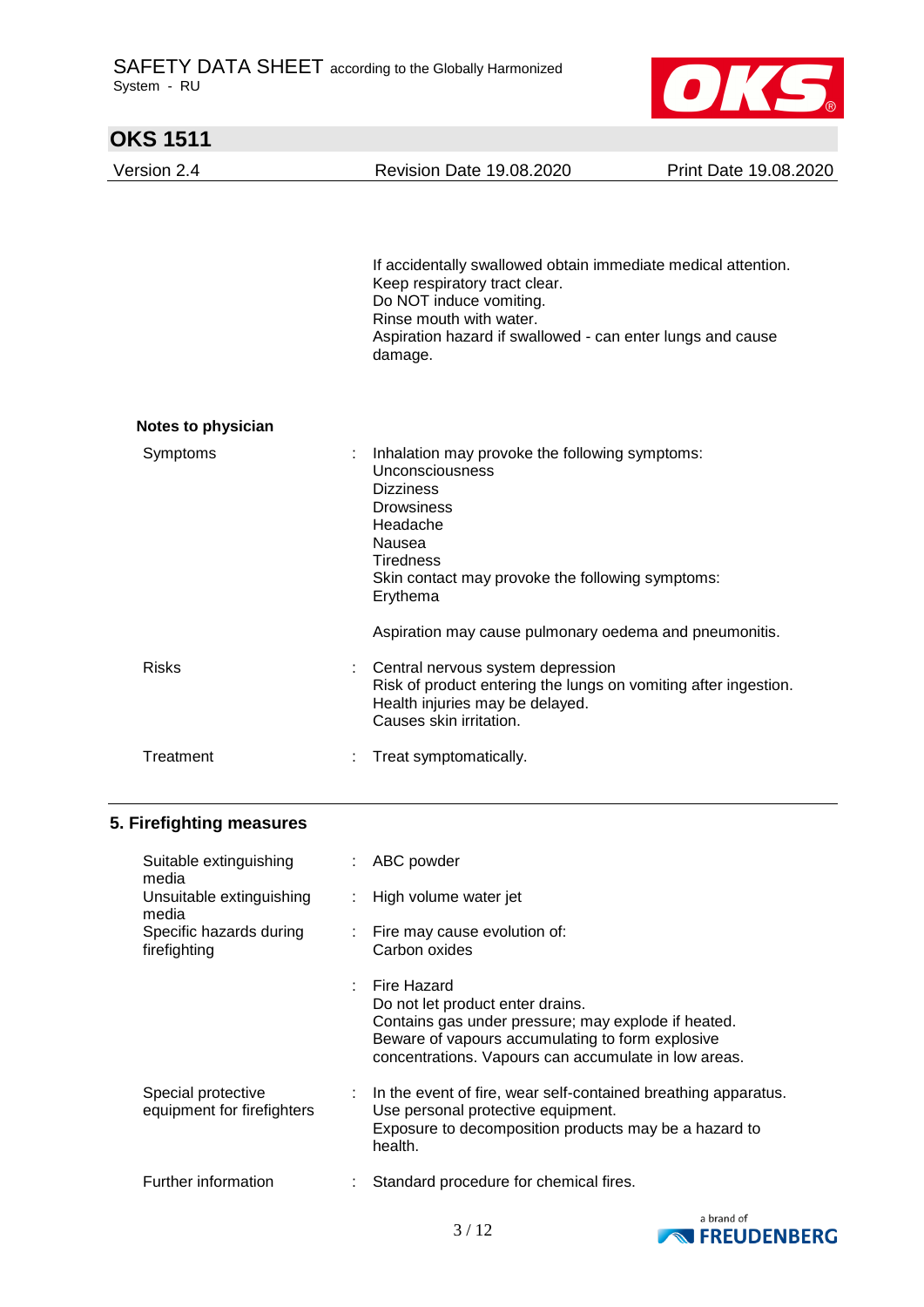

Version 2.4 Revision Date 19.08.2020 Print Date 19.08.2020

Collect contaminated fire extinguishing water separately. This must not be discharged into drains. Cool containers/tanks with water spray.

### **6. Accidental release measures**

| Personal precautions      | : Evacuate personnel to safe areas.<br>Ensure adequate ventilation.<br>Remove all sources of ignition.<br>Do not breathe vapours or spray mist.<br>Do not breathe dust/ fume/ gas/ mist/ vapours/ spray.<br>Refer to protective measures listed in sections 7 and 8.                                                                |
|---------------------------|-------------------------------------------------------------------------------------------------------------------------------------------------------------------------------------------------------------------------------------------------------------------------------------------------------------------------------------|
| Environmental precautions | : Do not allow contact with soil, surface or ground water.<br>Prevent further leakage or spillage if safe to do so.<br>If the product contaminates rivers and lakes or drains inform<br>respective authorities.                                                                                                                     |
| Methods for cleaning up   | Contain spillage, and then collect with non-combustible<br>absorbent material, (e.g. sand, earth, diatomaceous earth,<br>vermiculite) and place in container for disposal according to<br>local / national regulations (see section 13).<br>Keep in suitable, closed containers for disposal.<br>Non-sparking tools should be used. |
| Additional advice         | Only qualified personnel equipped with suitable protective<br>equipment may intervene.                                                                                                                                                                                                                                              |

## **7. Handling and storage**

### **Handling**

| Advice on safe handling | : Do not use in areas without adequate ventilation.                                                  |
|-------------------------|------------------------------------------------------------------------------------------------------|
|                         | Do not breathe vapours or spray mist.                                                                |
|                         | In case of insufficient ventilation, wear suitable respiratory<br>equipment.                         |
|                         | Avoid contact with skin and eyes.                                                                    |
|                         | For personal protection see section 8.                                                               |
|                         | Keep away from fire, sparks and heated surfaces.                                                     |
|                         | Smoking, eating and drinking should be prohibited in the<br>application area.                        |
|                         | Wash hands and face before breaks and immediately after<br>handling the product.                     |
|                         | Do not get in eyes or mouth or on skin.                                                              |
|                         | Do not get on skin or clothing.                                                                      |
|                         | Do not ingest.                                                                                       |
|                         | Do not use sparking tools.                                                                           |
|                         | These safety instructions also apply to empty packaging which<br>may still contain product residues. |

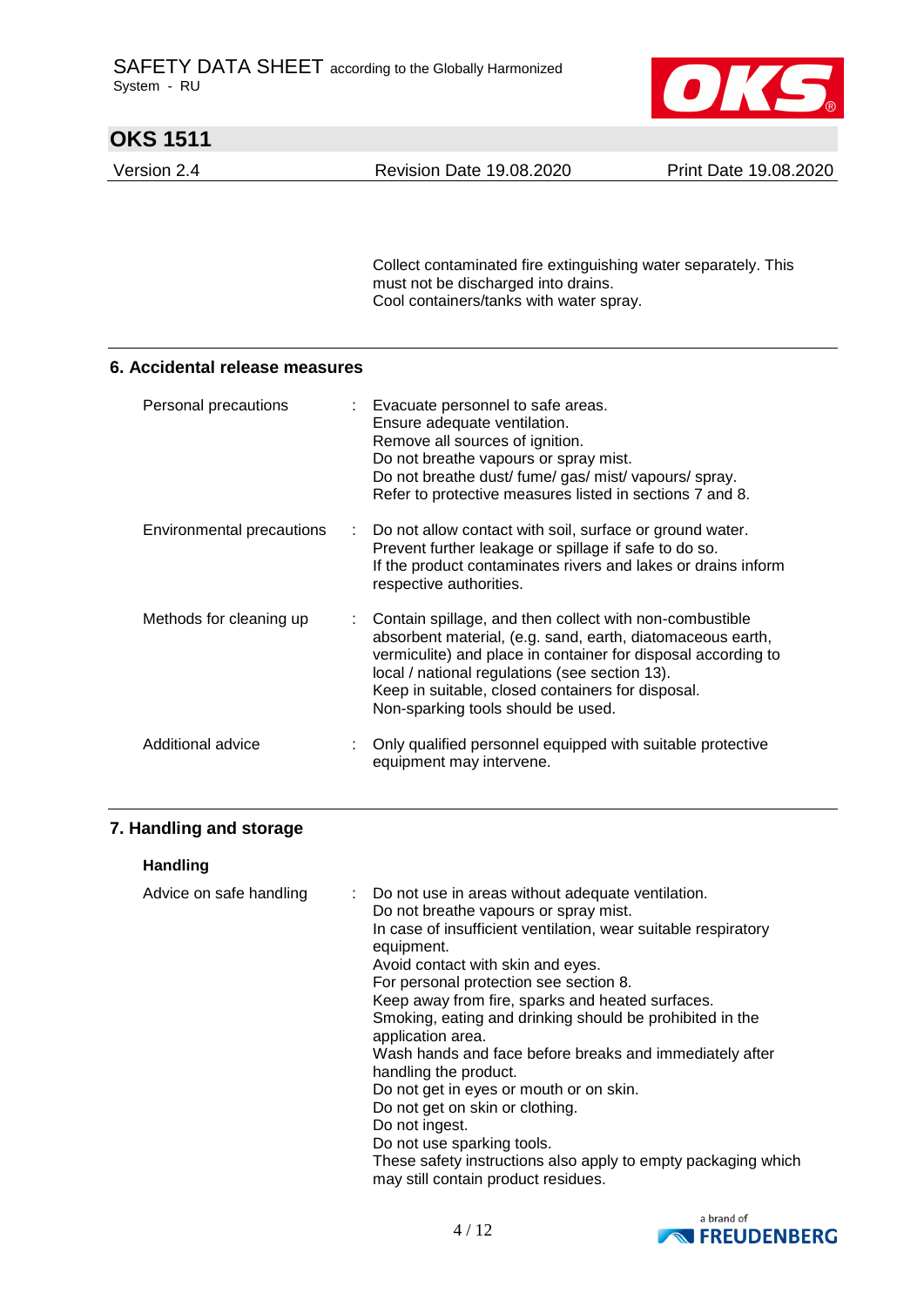

| UNJ IJII                                         |                                                                                                                                                                                                                                                                                 |                       |
|--------------------------------------------------|---------------------------------------------------------------------------------------------------------------------------------------------------------------------------------------------------------------------------------------------------------------------------------|-----------------------|
| Version 2.4                                      | <b>Revision Date 19.08.2020</b>                                                                                                                                                                                                                                                 | Print Date 19.08.2020 |
|                                                  | Pressurized container: protect from sunlight and do not expose<br>to temperatures exceeding 50 °C. Do not pierce or burn, even<br>after use.                                                                                                                                    |                       |
| <b>Storage</b>                                   |                                                                                                                                                                                                                                                                                 |                       |
| Requirements for storage<br>areas and containers | : BEWARE: Aerosol is pressurized. Keep away from direct sun<br>exposure and temperatures over 50 °C. Do not open by force<br>or throw into fire even after use. Do not spray on flames or red-<br>hot objects.<br>Store in accordance with the particular national regulations. |                       |

### **8. Exposure controls/personal protection**

| Components       | CAS-No.  | Value               | Control<br>parameters | Update     | <b>Basis</b>  |
|------------------|----------|---------------------|-----------------------|------------|---------------|
| <b>Butane</b>    | 106-97-8 | MPC-<br>TWA         | 300 mg/m3             | 2018-04-23 | RU OEL        |
| <b>Butane</b>    | 106-97-8 | MPC-<br><b>STEL</b> | 900 mg/m3             | 2018-04-23 | RU OEL        |
| propane          | 74-98-6  | MPC-<br>TWA         | 300 mg/m3             | 2018-04-23 | RU OEL        |
| propane          | 74-98-6  | MPC-<br><b>STEL</b> | 900 mg/m3             | 2018-04-23 | RU OEL        |
| <b>Isobutane</b> | 75-28-5  | MPC-<br><b>TWA</b>  | 300 mg/m3             | 2018-04-23 | RU OEL        |
| Isobutane        | 75-28-5  | MPC-<br><b>STEL</b> | 900 mg/m3             | 2018-04-23 | <b>RU OEL</b> |

### **Components with workplace control parameters**

#### **Engineering measures**

Use only in an area equipped with explosion proof exhaust ventilation. Handle only in a place equipped with local exhaust (or other appropriate exhaust).

#### **Personal protective equipment**

Respiratory protection : Use respiratory protection unless adequate local exhaust ventilation is provided or exposure assessment demonstrates that exposures are within recommended exposure guidelines. Short term only Filter type A-P

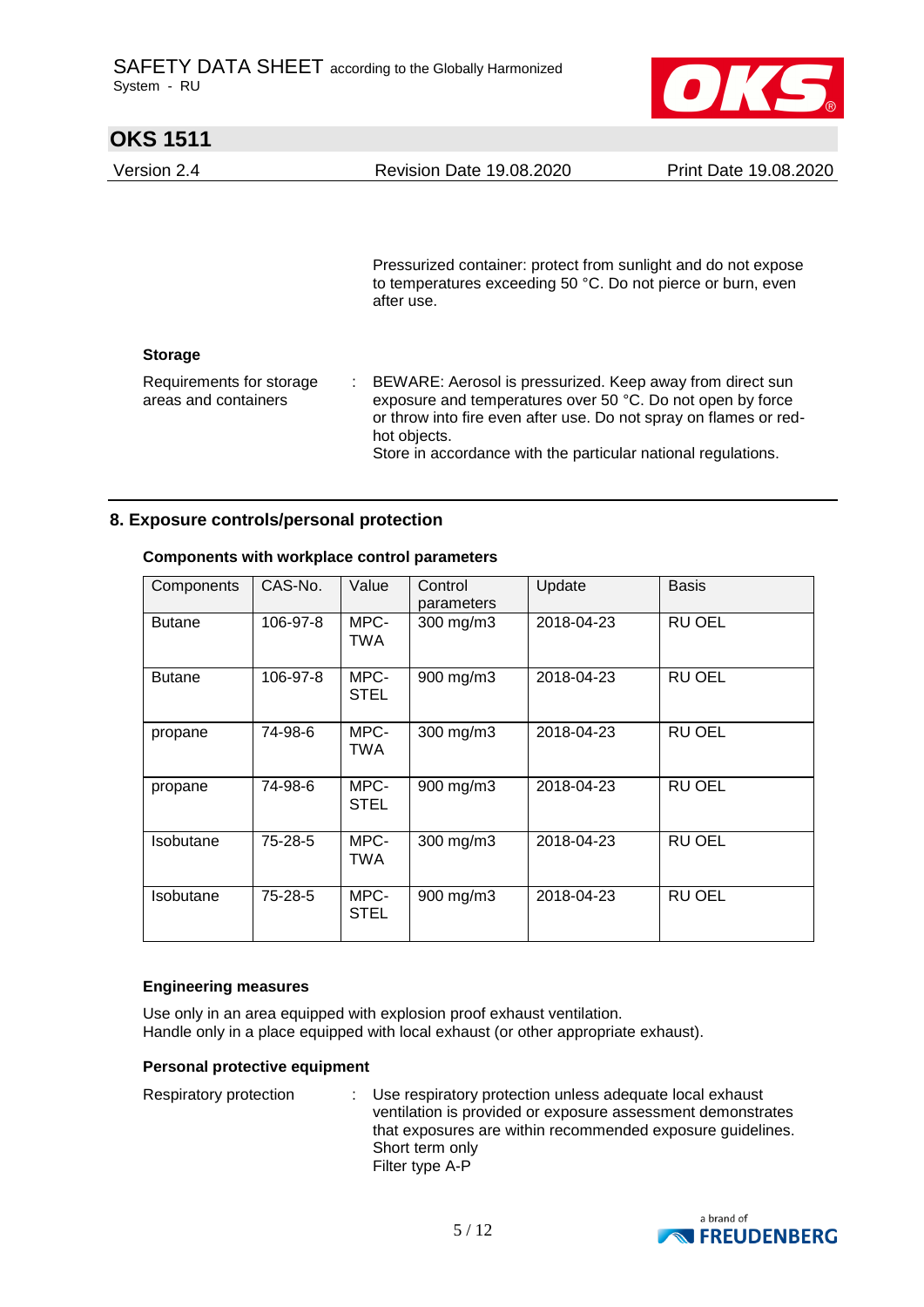

Version 2.4 Revision Date 19.08.2020 Print Date 19.08.2020

| Hand protection     | butyl-rubber<br>Manufacturer, importer, supplier: Class 1<br>Break through time: > 10 min<br>Wear protective gloves.<br>The break through time depends amongst other things on the<br>material, the thickness and the type of glove and therefore has<br>to be measured for each case.                    |
|---------------------|-----------------------------------------------------------------------------------------------------------------------------------------------------------------------------------------------------------------------------------------------------------------------------------------------------------|
| Eye protection      | Safety glasses with side-shields                                                                                                                                                                                                                                                                          |
| Hygiene measures    | Wash face, hands and any exposed skin thoroughly after<br>handling.                                                                                                                                                                                                                                       |
| Protective measures | The type of protective equipment must be selected according<br>to the concentration and amount of the dangerous substance<br>at the specific workplace.<br>Choose body protection in relation to its type, to the<br>concentration and amount of dangerous substances, and to the<br>specific work-place. |

## **9. Physical and chemical properties**

| <b>Appearance</b>         |    |                                 |
|---------------------------|----|---------------------------------|
| Physical state<br>Colour  |    | aerosol<br>yellow               |
| Odour                     |    | : characteristic                |
| Safety data               |    |                                 |
| Flash point               | ٠. | $-90 °C$<br>Method: Abel-Pensky |
| Ignition temperature      |    | : Remarks: No data available    |
| Lower explosion limit     |    | : $0,6\%$ (V)                   |
| Upper explosion limit     |    | 15 %(V)                         |
| Flammability (solid, gas) |    | Extremely flammable aerosol.    |
| Oxidizing properties      |    | Note: No data available         |
| Auto-ignition temperature |    | Note: No data available         |
| рH                        |    | Note: Not applicable            |

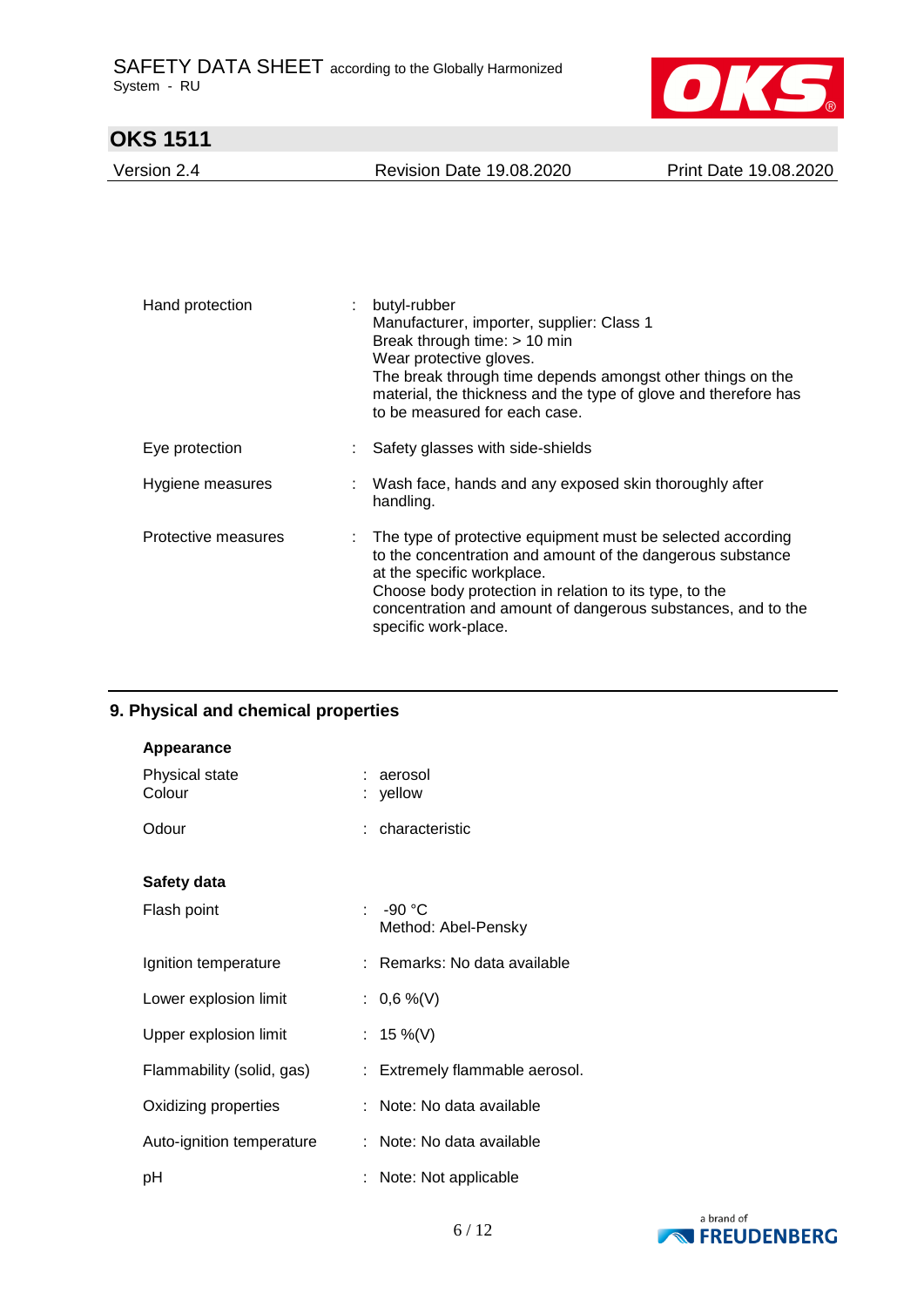

Version 2.4 Revision Date 19.08.2020 Print Date 19.08.2020

| Melting point/range                        |    | : Note: No data available             |
|--------------------------------------------|----|---------------------------------------|
| Boiling point/boiling range                |    | $: -161 °C$<br>at 1.013,00 hPa        |
| Sublimation point                          |    | Note: No data available               |
| Vapour pressure                            |    | $: 3.800,00$ hPa<br>at $20 °C$        |
| Density                                    |    | : $0,62$ g/cm3<br>at 20 $\degree$ C   |
| <b>Bulk density</b>                        |    | : Note: No data available             |
| Water solubility                           |    | Note: insoluble                       |
| Partition coefficient: n-<br>octanol/water | t. | Note: No data available               |
| Solubility in other solvents               | t. | Note: No data available               |
| Viscosity, dynamic                         | t. | Note: No data available               |
| Viscosity, kinematic                       |    | : $< 20.5$ mm2/s<br>at $40^{\circ}$ C |
| Relative vapour density                    |    | : Note: No data available             |
| Evaporation rate                           |    | Note: No data available               |

### **10. Stability and reactivity**

| Conditions to avoid                 | : Heat, flames and sparks.                            |
|-------------------------------------|-------------------------------------------------------|
| Materials to avoid                  | $\therefore$ Oxidizing agents                         |
| Hazardous decomposition<br>products | : No decomposition if stored and applied as directed. |
| Thermal decomposition               | : Note: No data available                             |

## **11. TOXICOLOGICAL INFORMATION**

### **Acute toxicity**

Acute oral toxicity in the set of  $\mathbf{r}$ :

Remarks: Effects due to ingestion may include:



: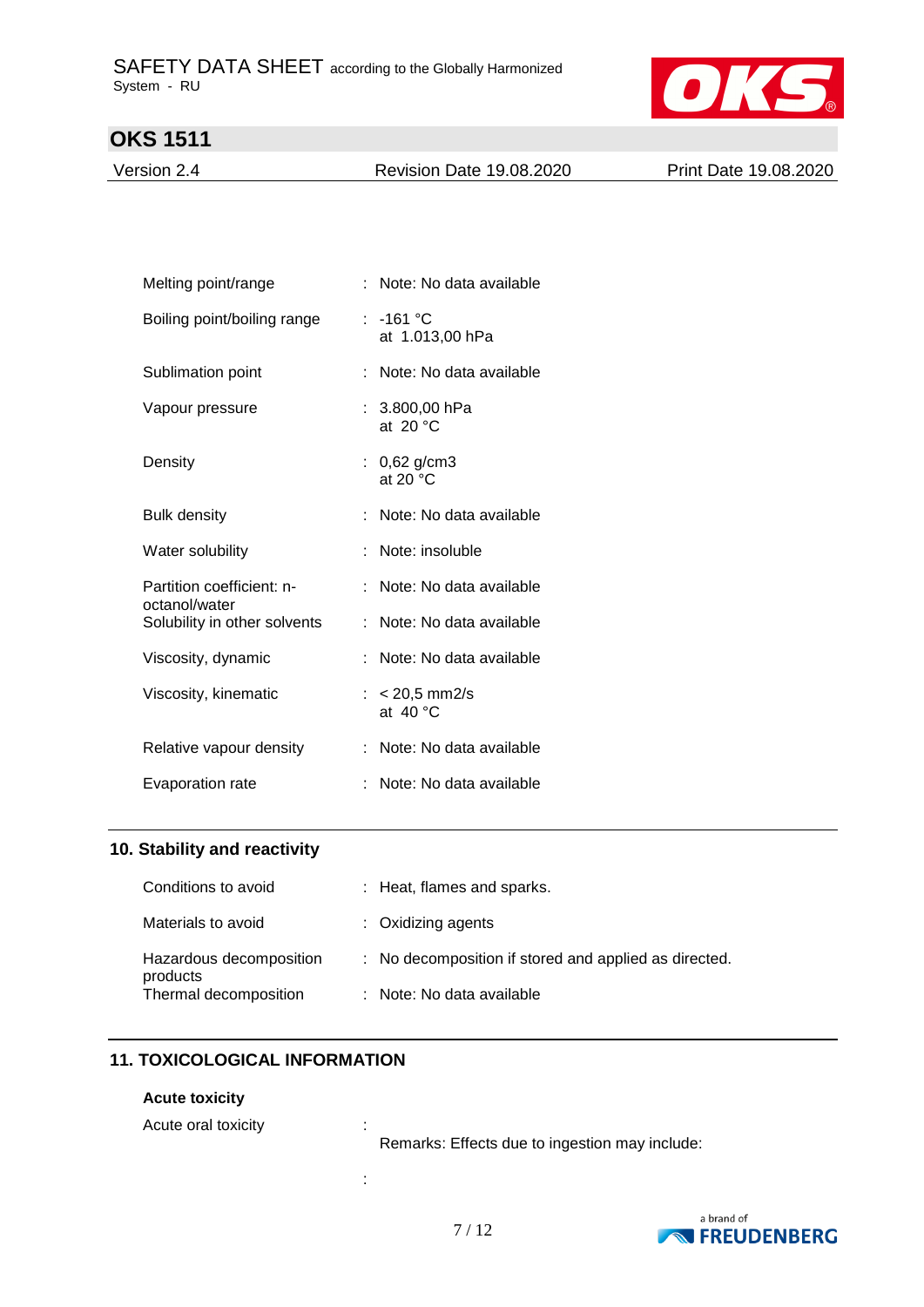l.



| <b>OKS 1511</b>                                           |                                                                                                                                                                                                                  |                       |  |
|-----------------------------------------------------------|------------------------------------------------------------------------------------------------------------------------------------------------------------------------------------------------------------------|-----------------------|--|
| Version 2.4                                               | <b>Revision Date 19.08.2020</b>                                                                                                                                                                                  | Print Date 19.08.2020 |  |
|                                                           |                                                                                                                                                                                                                  |                       |  |
|                                                           |                                                                                                                                                                                                                  |                       |  |
|                                                           | Symptoms: Central nervous system depression                                                                                                                                                                      |                       |  |
| Acute inhalation toxicity                                 | : Remarks: Respiration of solvent vapour may cause dizziness.                                                                                                                                                    |                       |  |
|                                                           | Symptoms: Inhalation may provoke the following symptoms:,<br>Respiratory disorder, Dizziness, Drowsiness, Vomiting,<br>Fatigue, Vertigo, Central nervous system depression                                       |                       |  |
| <b>Skin corrosion/irritation</b>                          |                                                                                                                                                                                                                  |                       |  |
| Skin irritation                                           | : Remarks: Irritating to skin.                                                                                                                                                                                   |                       |  |
| Serious eye damage/eye irritation                         |                                                                                                                                                                                                                  |                       |  |
| Eye irritation                                            | : Remarks: Contact with eyes may cause irritation.                                                                                                                                                               |                       |  |
| <b>Respiratory or skin sensitisation</b>                  |                                                                                                                                                                                                                  |                       |  |
| Sensitisation                                             | : Remarks: This information is not available.                                                                                                                                                                    |                       |  |
| <b>Germ cell mutagenicity</b>                             |                                                                                                                                                                                                                  |                       |  |
| Genotoxicity in vitro                                     | : Remarks: No data available                                                                                                                                                                                     |                       |  |
| Genotoxicity in vivo                                      | : Remarks: No data available                                                                                                                                                                                     |                       |  |
| <b>Target Organ Systemic Toxicant - Single exposure</b>   |                                                                                                                                                                                                                  |                       |  |
|                                                           | : Exposure routes: Inhalation<br>Remarks: The substance or mixture is classified as specific<br>target organ toxicant, single exposure, category 3 with<br>narcotic effects., May cause drowsiness or dizziness. |                       |  |
| <b>Target Organ Systemic Toxicant - Repeated exposure</b> |                                                                                                                                                                                                                  |                       |  |
|                                                           | This information is not available.                                                                                                                                                                               |                       |  |
| <b>Target Organ Systemic Toxicant - Repeated exposure</b> |                                                                                                                                                                                                                  |                       |  |
| <b>Aspiration hazard</b>                                  |                                                                                                                                                                                                                  |                       |  |
| Aspiration toxicity                                       | : May be fatal if swallowed and enters airways.                                                                                                                                                                  |                       |  |
|                                                           | May be fatal if swallowed and enters airways.                                                                                                                                                                    |                       |  |
|                                                           |                                                                                                                                                                                                                  |                       |  |
| Further information                                       | Ingestion causes irritation of upper respiratory system and<br>gastrointestinal disturbance.                                                                                                                     |                       |  |

## **12. Ecological information**

### **Ecotoxicity effects**

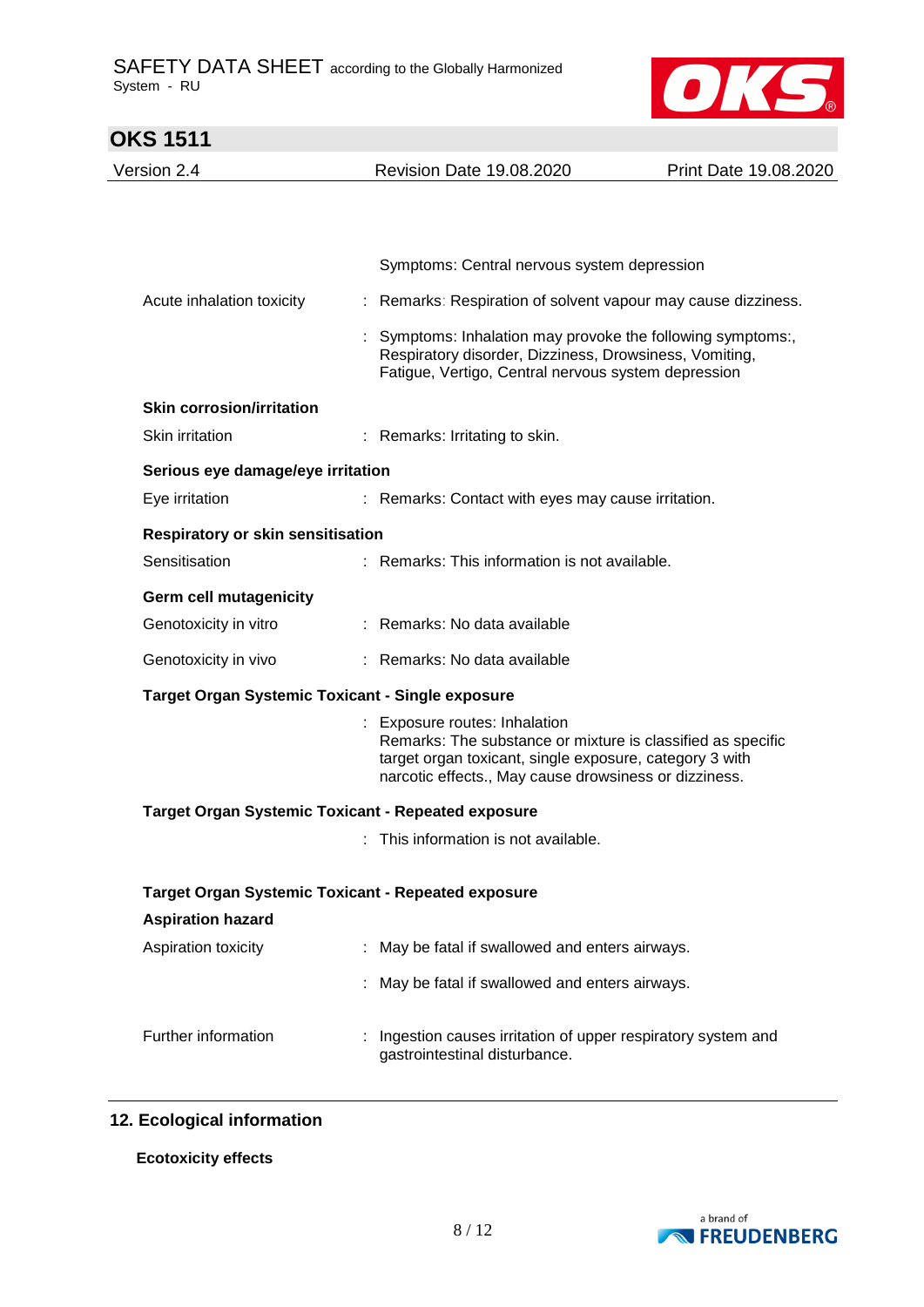

| <b>OKS 1511</b>                                                                                                                                        |                                                                                                                                                                                                                              |                       |
|--------------------------------------------------------------------------------------------------------------------------------------------------------|------------------------------------------------------------------------------------------------------------------------------------------------------------------------------------------------------------------------------|-----------------------|
| Version 2.4                                                                                                                                            | <b>Revision Date 19.08.2020</b>                                                                                                                                                                                              | Print Date 19.08.2020 |
| Toxicity to fish                                                                                                                                       | Remarks:<br>Harmful to aquatic organisms, may cause long-term adverse<br>effects in the aquatic environment.                                                                                                                 |                       |
| Toxicity to daphnia and other<br>aquatic invertebrates                                                                                                 | : Remarks:<br>No data available                                                                                                                                                                                              |                       |
| Toxicity to algae                                                                                                                                      | : Remarks:<br>No data available                                                                                                                                                                                              |                       |
| Toxicity to bacteria                                                                                                                                   | : Remarks:<br>No data available                                                                                                                                                                                              |                       |
| Elimination information (persistence and degradability)                                                                                                |                                                                                                                                                                                                                              |                       |
| Bioaccumulation                                                                                                                                        | : Remarks:<br>This mixture contains no substance considered to be<br>persistent, bioaccumulating and toxic (PBT).<br>This mixture contains no substance considered to be very<br>persistent and very bioaccumulating (vPvB). |                       |
| Mobility                                                                                                                                               | Remarks:<br>No data available                                                                                                                                                                                                |                       |
| Distribution among<br>environmental compartments                                                                                                       | : Remarks:<br>No data available                                                                                                                                                                                              |                       |
| Biodegradability                                                                                                                                       | : Remarks:<br>No data available                                                                                                                                                                                              |                       |
| Physico-chemical<br>removability                                                                                                                       | : Remarks:<br>No data available                                                                                                                                                                                              |                       |
| Further information on ecology                                                                                                                         |                                                                                                                                                                                                                              |                       |
| Naphtha (petroleum),<br>hydrotreated light                                                                                                             |                                                                                                                                                                                                                              |                       |
| Long-term (chronic) aquatic hazard<br>Naphtha (petroleum),<br>hydrotreated light<br>Naphtha (petroleum),<br>hydrotreated light<br>Naphtha (petroleum), | : Toxic to aquatic life with long lasting effects.                                                                                                                                                                           |                       |

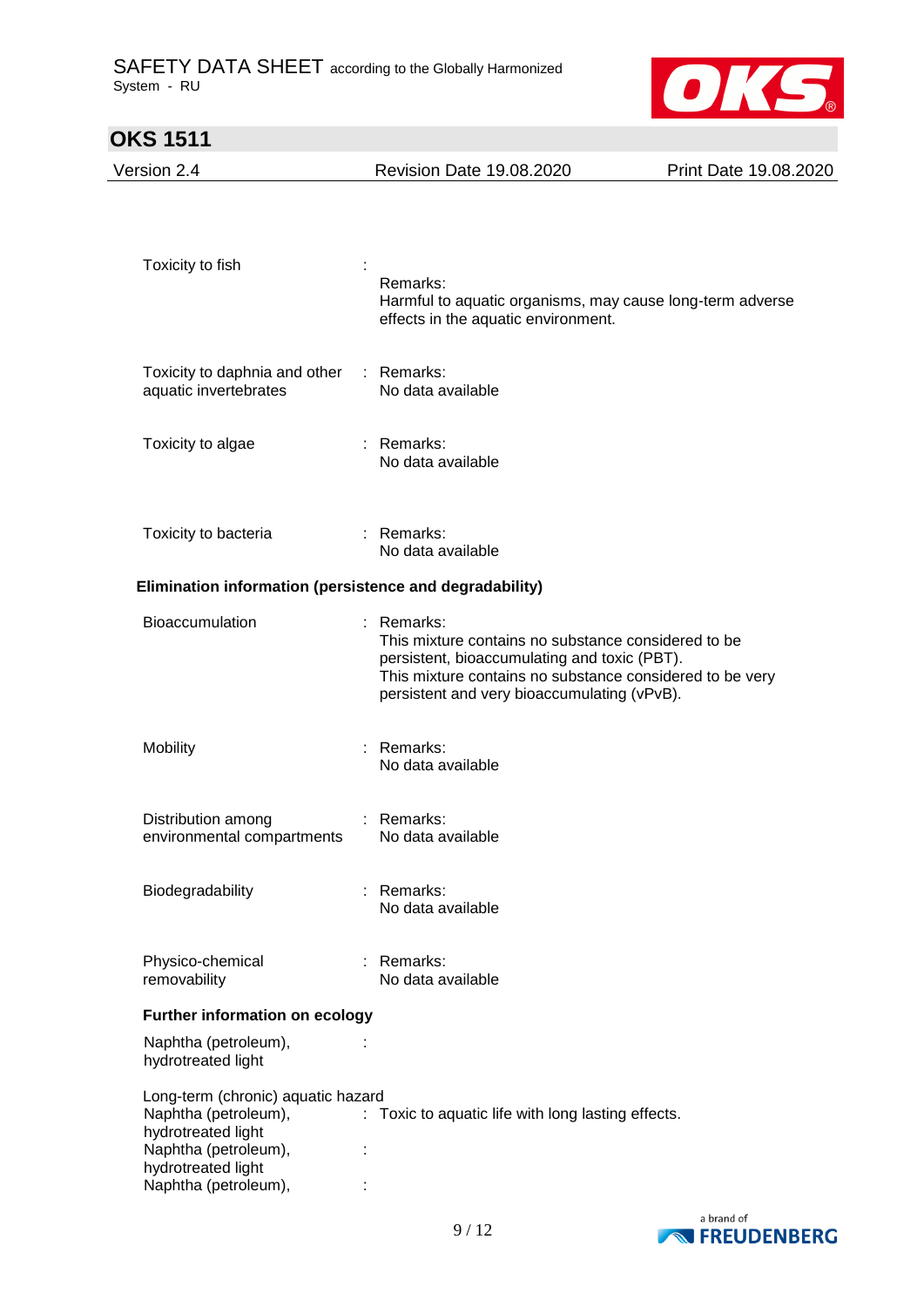

Version 2.4 Revision Date 19.08.2020 Print Date 19.08.2020

| hydrotreated light<br>Naphtha (petroleum),<br>hydrotreated light<br>Additional ecological<br>information | : Harmful to aquatic life with long lasting effects. |
|----------------------------------------------------------------------------------------------------------|------------------------------------------------------|
|                                                                                                          |                                                      |

### **13. Disposal considerations**

| Product                | t. | Do not dispose of with domestic refuse.<br>Dispose of as hazardous waste in compliance with local and<br>national regulations.                                                                                      |
|------------------------|----|---------------------------------------------------------------------------------------------------------------------------------------------------------------------------------------------------------------------|
| Contaminated packaging |    | Packaging that is not properly emptied must be disposed of as<br>the unused product.<br>Offer empty spray cans to an established disposal company.<br>Pressurized container: Do not pierce or burn, even after use. |

## **14. Transport information**

### **ADR**

| UN number                      | : 1950           |
|--------------------------------|------------------|
| Description of the goods       | : AEROSOLS       |
| Class                          | $\therefore$ 2   |
| <b>Classification Code</b>     | : 5F             |
| Labels                         | $\therefore$ 2.1 |
| Environmentally hazardous : no |                  |

# **IATA**

| UN number                               | : 1950                |
|-----------------------------------------|-----------------------|
| Description of the goods                | : Aerosols, flammable |
| Class                                   | $\therefore$ 2.1      |
| Labels                                  | $\therefore$ 2.1      |
| Packing instruction (cargo<br>aircraft) | : 203                 |

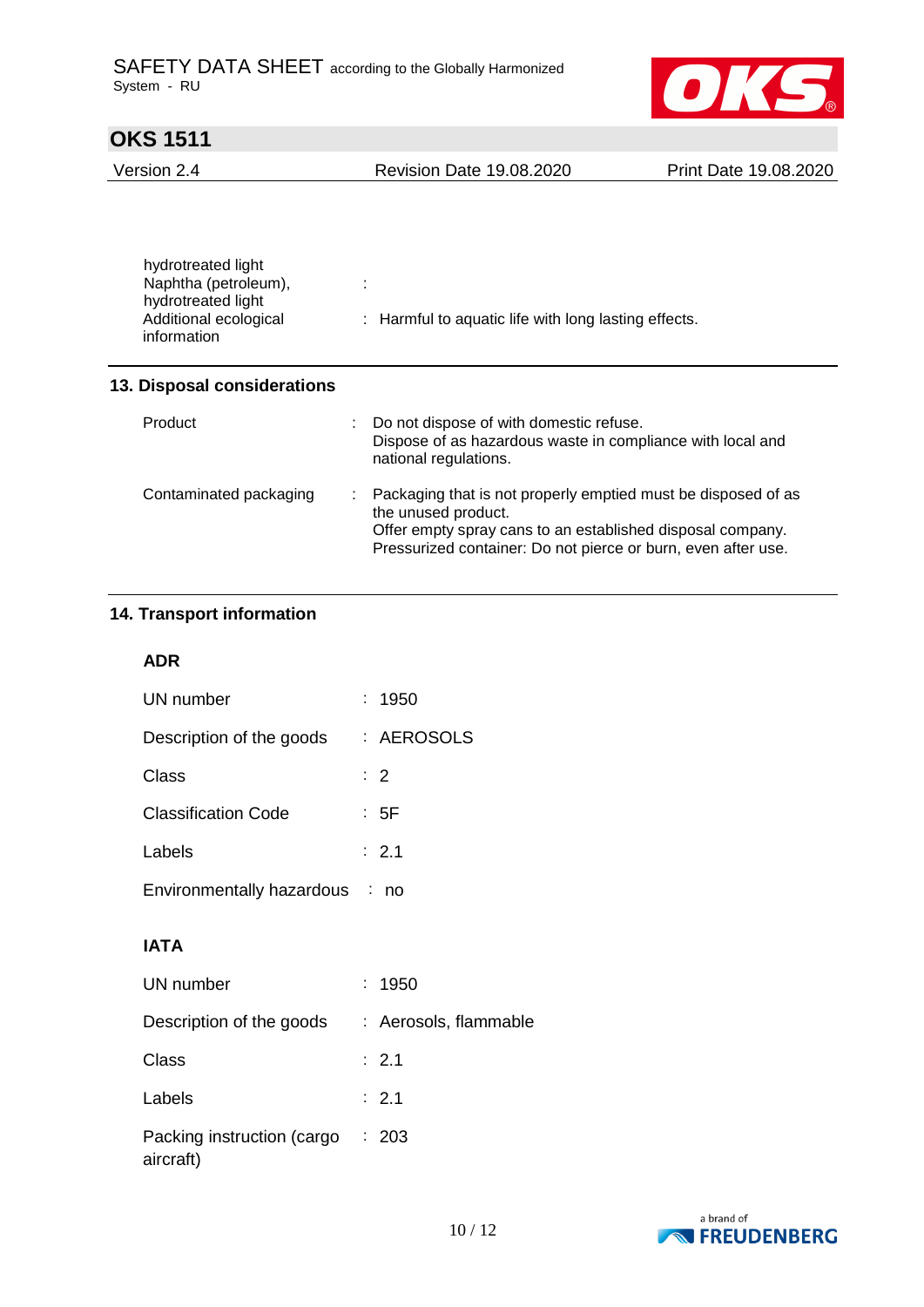

| UNJ IJII                                    |                                    |                       |
|---------------------------------------------|------------------------------------|-----------------------|
| Version 2.4                                 | <b>Revision Date 19.08.2020</b>    | Print Date 19.08.2020 |
|                                             |                                    |                       |
|                                             |                                    |                       |
| Packing instruction<br>(passenger aircraft) | : 203                              |                       |
| Packing instruction<br>(passenger aircraft) | $:$ Y203                           |                       |
| Environmentally hazardous : no              |                                    |                       |
| <b>IMDG</b>                                 |                                    |                       |
| <b>UN</b> number                            | : 1950                             |                       |
| Description of the goods                    | : AEROSOLS                         |                       |
| <b>Class</b>                                | : 2.1                              |                       |
| Labels                                      | : 2.1                              |                       |
| <b>EmS Number</b>                           | $: F-D, S-U$                       |                       |
| Marine pollutant                            | : no                               |                       |
| Other information                           | : No special precautions required. |                       |
|                                             |                                    |                       |

## **15. Regulatory information**

### **16. Other information**

### **Further information**

The information provided in this Safety Data Sheet is correct to the best of our knowledge, information and belief at the date of its publication. The information given is designed only as a guidance for safe handling, use, processing, storage, transportation, disposal and release and is not to be considered a warranty or quality specification. The information relates only to the specific material designated and may not be valid for such material used in combination with any other materials or in any process, unless specified in the text.

This safety data sheet applies only to products as originally packed and labelled. The information contained therein may not be reproduced or modified without our express written permission. Any forwarding of this document is only permitted to the extent required by law. Any further, in particular public, dissemination of the safety data sheet (e.g. as a document for download from the Internet) is not permitted without our express written consent. We provide our customers with amended safety data sheets as prescribed by law. The customer is responsible for passing on safety data sheets and any amendments contained therein to its own customers, employees and other users of the product. We provide no guarantee that safety data sheets received by users from third parties are up-to-date. All information and instructions in this safety data sheet have been compiled to the best of our knowledge and are based on the information available to us on